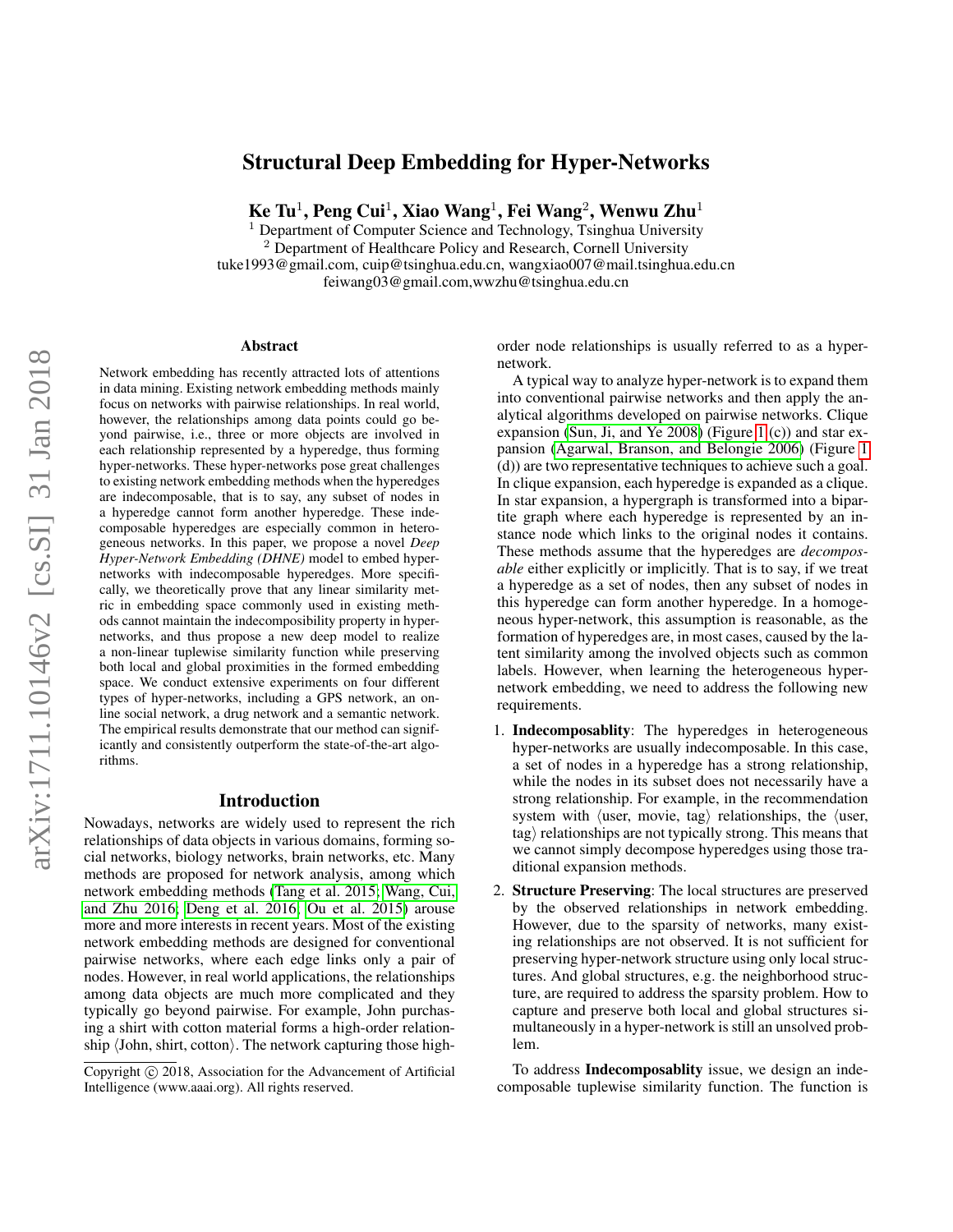<span id="page-1-0"></span>

Figure 1: (a) An example of a hyper-network. (b) Our method. (c) The clique expansion. (d) The star expansion. Our method models the hyperedge as a whole and the tuplewise similarity is preserved. In clique expansion, each hyperedge is expanded into a clique. Each pair of nodes has explicit similarity. As for the star expansion, each node in one hyperedge links to a new node which stands for the origin hyperedge. Each pair of nodes in the origin hyperedge has implicit similarity for the reason that they link to the same node.

directly defined over all the nodes in a hyperedge, ensuring that the subsets of a hyperedge are not incorporated in network embedding. We theoretically prove that the indecomposable tuplewise similarity function can not be a linear function. Therefore, we realize the tuplewise similarity function with a deep neural network and add a non-linear activation function to make it highly non-linear. To address Structure Preserving issue, we design a deep autoencoder to learn node representations by reconstructing neighborhood structures, ensuring that the nodes with similar neighborhood structures will have similar embeddings. The tuplewise similarity function and deep autoencoder are jointly optimized to simultaneously address the two issues.

It is worthwhile to highlight the following contributions of this paper:

- We investigate the problem of *indecomposable hypernetwork embedding*, where indecomposibility of hyperedges is a common property in hyper-networks but largely ignored in literature. We propose a novel deep model, named Deep Hyper-Network Embedding (DHNE), to learn embeddings for the nodes in heterogeneous hypernetworks, which can simultaneously address indecomposable hyperedges while preserving rich structural information. The complexity of this method is linear to the number of node and it can be used in large scale networks
- We theoretically prove that any linear similarity metric in embedding space cannot maintain the indecomposibility property in hyper-networks, and thus propose a novel deep model to simultaneously maintain the indecomposibility as well as the local and global structural information in hyper-networks.
- We conduct experiments on four real-world information networks. The results demonstrate the effectiveness and efficiency of the proposed model.

The remainder of this paper is organized as follows. In the next section, we review the related work. Section 3 gives the preliminaries and formally defines our problem. In Section

4, we introduce the proposed model in details. Experimental results are presented in section 5. Finally, we conclude in Section 6.

# Related work

Our work is related to network embedding which aims to learn low-dimension representations for networks. Earlier works, such as Local Linear Embedding (LLE) [\(Roweis and](#page-7-5) [Saul 2000\)](#page-7-5), Laplacian eigenmaps [\(Belkin and Niyogi 2001\)](#page-7-6) and IsoMap [\(Tenenbaum, De Silva, and Langford 2000\)](#page-7-7), are based on matrix factorization. They express a network as a matrix where the entries represent relationships and calculate the leading eigenvectors as network representations. Eigendecomposition is a very expensive operation so these methods cannot efficiently scale to large real world networks. Recently, DeepWalk [\(Perozzi, Al-Rfou, and Skiena](#page-7-8) [2014\)](#page-7-8) learns latent representations of nodes in a network by modeling a stream of short random walks. LINE [\(Tang et](#page-7-0) [al. 2015\)](#page-7-0) optimizes an objective function which aims to preserve both the first-order and second-order proximities of networks. HOPE [\(Ou et al. 2016\)](#page-7-9) extends the work to utilize higher-order information and M-NMF [\(Wang et al. 2017\)](#page-7-10) incorporates the community structure into network embedding. Furthermore, due to the powerful representation ability of deep learning [\(Niepert, Ahmed, and Kutzkov 2016\)](#page-7-11), several network embedding methods based on deep learning [\(Chang et al. 2015;](#page-7-12) [Wang, Cui, and Zhu 2016\)](#page-8-0) have been proposed. [\(Wang, Cui, and Zhu 2016\)](#page-8-0) proposes a deep model with a semi-supervised architecture, which simultaneously optimizes the first-order and second-order proximity. [\(Chang et al. 2015\)](#page-7-12) employs deep model to transfer different objects in heterogeneous networks to unified vector representations.

However, all of the above methods assume pairwise relationships among objects in real world networks. In view of the aforementioned facts, a series of methods [\(Zhou, Huang,](#page-8-1) and Schölkopf 2006; [Liu et al. 2013;](#page-7-13) [Wu, Han, and Zhuang](#page-8-2) [2010\)](#page-8-2) is proposed by generalizing spectral clustering techniques [\(Ng et al. 2001\)](#page-7-14) to hypergraphs. Nevertheless, these methods focus on homogeneous hypergraph. They construct hyperedge by latent similarity like common label and preserve hyperedge implicitly. Therefore, they cannot preserve the structure of indecomposable hyperedges. For heterogeneous hyper-network, the tensor decomposition [\(Kolda and](#page-7-15) [Bader 2009;](#page-7-15) [Rendle and Schmidt-Thieme 2010;](#page-7-16) [Symeonidis](#page-7-17) [2016\)](#page-7-17) may be directly applied to learn the embedding. Unfortunately, the time cost of tensor decomposition is usually very expensive so it cannot scale efficiently to large network. Besides, HyperEdge Based Embedding (HEBE) [\(Gui et al.](#page-7-18) [2016\)](#page-7-18) is proposed to model the proximity among participating objects in each heterogeneous event as a hyperedge based on prediction. It does not take high-order network structure and high degree of sparsity into account which affects the predictive performance in our task.

#### Notations and Definitions

In this section, we define the problem of hyper-network embedding. The key notations used in this paper are shown in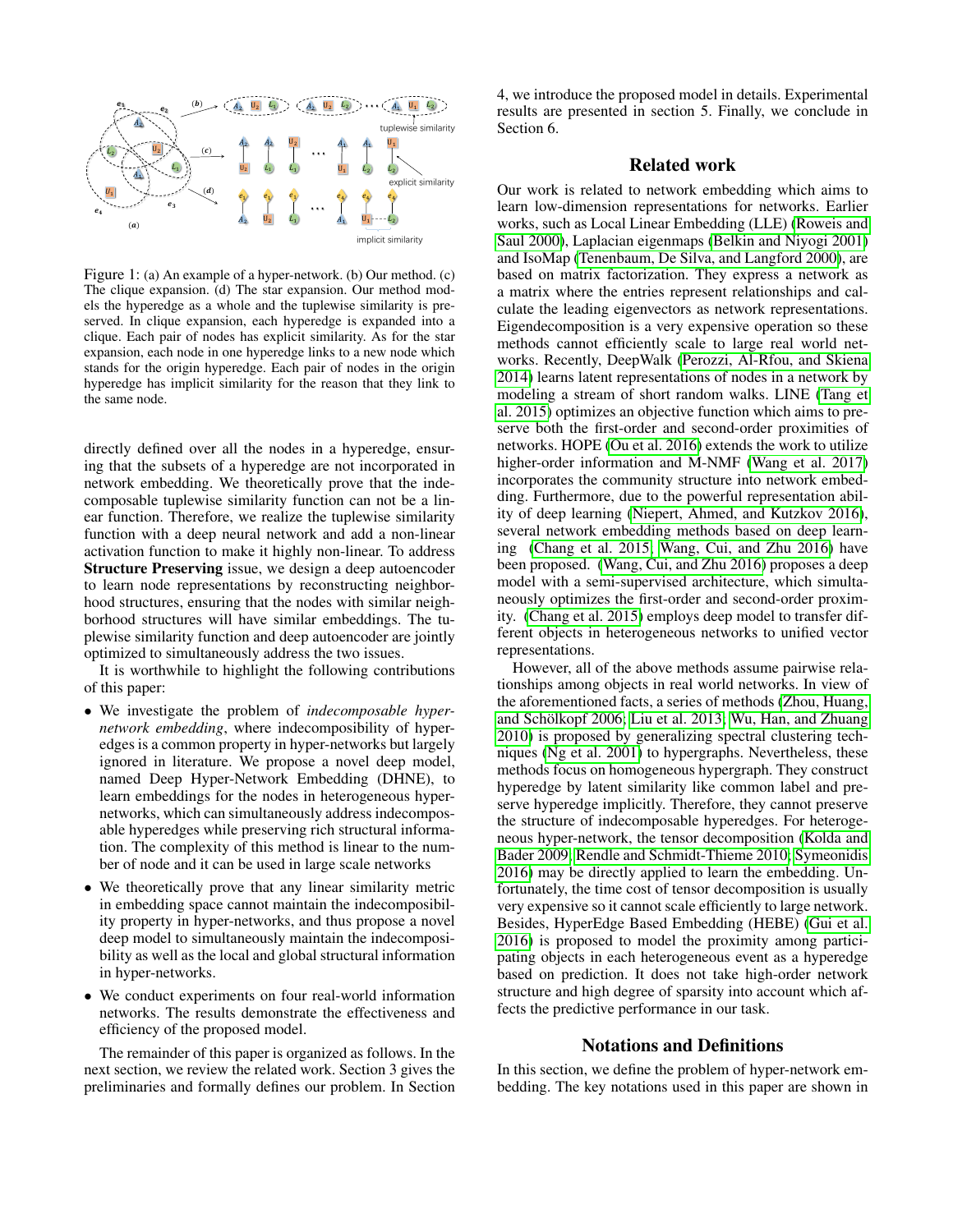Table 1: Notations.

<span id="page-2-0"></span>

| Symbols                                                                                | Meaning                                  |
|----------------------------------------------------------------------------------------|------------------------------------------|
|                                                                                        | number of node types                     |
| $\mathbf{V} = {\mathbf{V}_t}_{t=1}^T$<br>$\mathbf{E} = {\mathbf{v}_1, v_2, , v_{n_i}}$ | node set                                 |
|                                                                                        | hyperedge set                            |
|                                                                                        | adjacency matrix of hyper-network        |
| $\mathbf{X}_i^{\jmath}$                                                                | embedding of node $i$ with type $j$      |
|                                                                                        | N-tuplewise similarity function          |
| $\mathcal{S}(\mathbf{X}_1, \mathbf{X}_2, , \mathbf{X}_N) \ \mathbf{W}^{(i)}$           | the i-th layer weight matrix with type j |
|                                                                                        | the i-th layer biases with type j        |

Table [1.](#page-2-0) First we give the definition of a hyper-network.

Definition 1 (Hyper-network). *A hyper-network is defined* as a hypergraph  $\mathbf{G} = (\mathbf{V}, \mathbf{E})$  with the set of nodes V be*longing to*  $T$  *types*  $V = \{V_t\}_{t=1}^T$  *and the set of edges* **E** which may have more than two nodes  $\mathbf{E} = \{E_i =$  $(v_1, v_2, ..., v_{n_i})\}(n_i \geq 2)$ . If the number of nodes is 2 for *each hyperedge, the hyper-network degenerates to a network. The type of edge* E<sup>i</sup> *is defined as the combination of types of nodes belonging to the edge. If*  $T > 2$ *, the hypernetwork is defined as a heterogeneous hyper-network.*

To obtain the embeddings in a hyper-network, the indecomposable tuplewise relationships need be preserved. We define the indecomposable structures as the first-order proximity of hyper-network:

Definition 2 (The First-order Proximity of Hyper-network). *The first-order proximity of hyper-network measures the N-tuplewise similarity between nodes. For any* N *vertexes*  $v_1, v_2, ..., v_N$ , if there exists a hyperedge among these N *vertexes, the first-order proximity of these* N *vertexes is defined as 1, but this implies no first-order proximity for any subsets of these N vertexes.*

The first-order proximity implies the indecomposable similarity of several entities in real world. Meanwhile, real world networks are always incomplete and sparse. Only considering first-order proximity is not sufficient for learning node embeddings. Higher order proximity needs to be considered to fix this issue. We then introduce the second-order proximity of hyper-network to capture the global structure.

Definition 3 (The Second-order Proximity of Hyper-network). *The second-order Proximity of hyper-network measures the proximity of two nodes with respect to their neighborhood structures. For any node*  $v_i \in E_i$ ,  $E_i/v_i$ is defined as a **neighborhood** of  $v_i$ . If  $v_i$ 's neighborhoods  ${E_i/v_i}$  *for any*  $v_i \in E_i$  *are similar to*  $v_j$ *'s, then*  $v_i$ *'s embedding*  $\mathbf{x}_i$  *should be similar to*  $v_j$ *'s embedding*  $\mathbf{x}_j$ *.* 

For example, in Figure [1\(](#page-1-0)a),  $A_1$ 's neighborhoods set is  $\{(L_2, U_1), (L_1, U_2)\}\$ .  $A_1$  and  $A_2$  have second-order similarity since they have common neighborhood,  $(L_1, U_2)$ .

# Deep Hyper-Network Embedding

In this section, we introduce the proposed Deep Hyper-Network Embedding (DHNE). The framework is shown in Figure [2.](#page-2-1)

<span id="page-2-1"></span>

Figure 2: Framework of Deep Hyper-Network Embedding.

# Loss function

To preserve the first-order proximity of a hyper-network, an N-tuplewise similarity measure in embedding space is required. If there exists a hyperedge among  $N$  vertexes, the N-tuplewise similarity of these vertexes should be large, and small otherwise.

<span id="page-2-2"></span>**Property 1.** We mark  $X_i$  as the embedding of node  $v_i$  and S *as* N*-tuplewise similarity function.*

- *if*  $(v_1, v_2, ..., v_N) \in E$ ,  $S(X_1, X_2, ..., X_N)$  *should be large (without loss of generality, large than a threshold* l*).*
- *if*  $(v_1, v_2, ..., v_N) \notin$  **E**,  $\mathcal{S}(\mathbf{X}_1, \mathbf{X}_2, ..., \mathbf{X}_N)$  *should be small (without loss of generality, smaller than a threshold* s*).*

In our model, we propose a data-dependent N-tuplewise similarity function. In this paper, we mainly focus on hyperedges with uniform length  $N = 3$ , but it is easy to extend to  $N > 3$ .

Here we provide the theorem to demonstrate that a linear tuplewise similarity function cannot satisfy Property [1.](#page-2-2)

<span id="page-2-3"></span> $\sum_i \mathbf{W}_i \mathbf{X}_i$  cannot satisfy Property [1.](#page-2-2) **Theorem 1.** *Linear function*  $S(\mathbf{X}_1, \mathbf{X}_2, ..., \mathbf{X}_N)$ 

*Proof.* To prove it by contradiction, we assume that theo-rem [1](#page-2-3) is false, i.e., the linear function  $S$  satisfies Property [1.](#page-2-2) We suggest the following counter example. Assume we have 3 types of nodes, and each type of node has 2 clusters (0 and 1). There is a hyperedge if and only if 3 nodes from different types have the same cluster id. We use  $Y_i^j$  to represent embeddings of nodes with type  $j$  in cluster  $i$ . By Property [1,](#page-2-2) we have

$$
\mathbf{W}_1 \mathbf{Y}_0^1 + \mathbf{W}_2 \mathbf{Y}_0^2 + \mathbf{W}_3 \mathbf{Y}_0^3 > l \tag{1}
$$

$$
\mathbf{W}_1 \mathbf{Y}_1^1 + \mathbf{W}_2 \mathbf{Y}_0^2 + \mathbf{W}_3 \mathbf{Y}_0^3 < s \tag{2}
$$

$$
\mathbf{W}_1 \mathbf{Y}_1^1 + \mathbf{W}_2 \mathbf{Y}_1^2 + \mathbf{W}_3 \mathbf{Y}_1^3 > l \tag{3}
$$

$$
\mathbf{W}_1 \mathbf{Y}_0^1 + \mathbf{W}_2 \mathbf{Y}_1^2 + \mathbf{W}_3 \mathbf{Y}_1^3 < s. \tag{4}
$$

By combining Equation [\(1\)](#page-2-4)[\(2\)](#page-2-5)[\(3\)](#page-2-6)[\(4\)](#page-2-7), we get  $W_1 * (Y_0^1 (\mathbf{Y}_1^{\mathbf{i}}) > l - s$  and  $\mathbf{W}_1 * (\mathbf{Y}_1^{\mathbf{i}} - \mathbf{Y}_0^{\mathbf{i}}) > l - s$ , which is a contradiction.

This completes the proof.

<span id="page-2-7"></span><span id="page-2-6"></span><span id="page-2-5"></span><span id="page-2-4"></span> $\Box$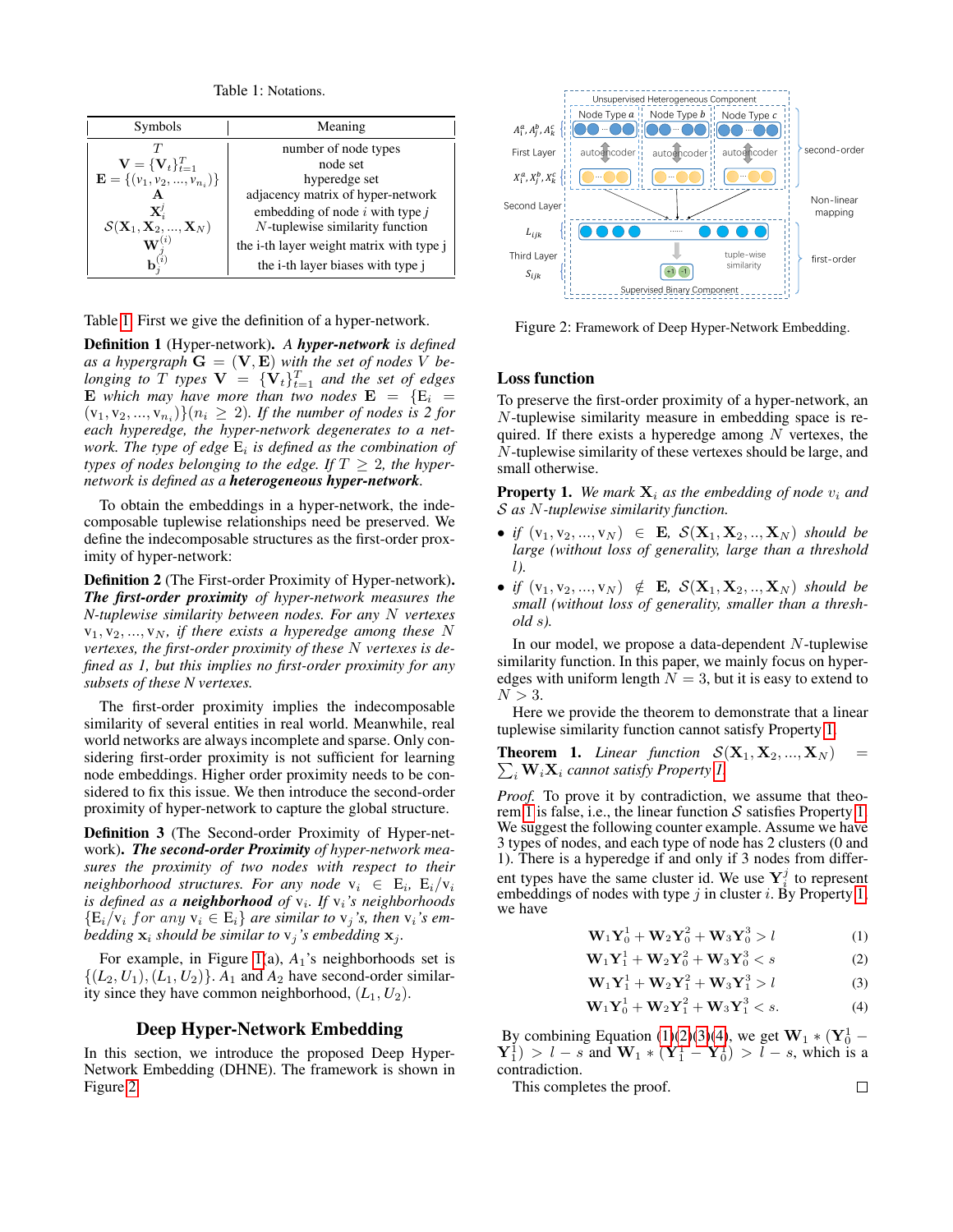Above theorem shows that N-tuplewise similarity function  $S$  should be in a non-linear form. This motivates us to model it by a multilayer perceptron. The multilayer perceptron is composed of two parts, which are shown separately in the second layer and third layer of Figure [2.](#page-2-1) The second layer is a fully connected layer with non-linear activation functions. With the input of the embeddings  $(X_i^a, X_j^b, X_k^c)$ of 3 nodes  $(v_i, v_j, v_k)$ , we concatenate them and map them non-linearly to a common latent space L. Their joint representation in latent space is shown as follows:

$$
\mathbf{L}_{ijk} = \sigma(\mathbf{W}_a^{(2)} * \mathbf{X}_i^a + \mathbf{W}_b^{(2)} * \mathbf{X}_j^b + \mathbf{W}_c^{(2)} * \mathbf{X}_k^c + \mathbf{b}^{(2)}),
$$
 (5)

where  $\sigma$  is the sigmoid function.

After obtaining the latent representation  $L_{ijk}$ , we finally map it to a probability space in the third layer to get the similarity:

$$
\mathbf{S}_{ijk} \equiv \mathcal{S}(\mathbf{X}_i^a, \mathbf{X}_j^b, \mathbf{X}_k^c) = \sigma(\mathbf{W}^{(3)} * \mathbf{L}_{ijk} + \mathbf{b}^{(3)}).
$$
 (6)

Combining the aforementioned two layers, we obtain a non-linear tuplewise similarity measure function  $S$ . In order to make this similarity function satisfy Property [1,](#page-2-2) we present the objective function as follows:

<span id="page-3-0"></span>
$$
\mathcal{L}_1 = -(\mathbf{R}_{ijk} \log \mathbf{S}_{ijk} + (1 - \mathbf{R}_{ijk}) \log(1 - \mathbf{S}_{ijk})), \tag{7}
$$

where  $\mathbf{R}_{ijk}$  is defined as 1 if there is a hyperedge between  $v_i$ ,  $v_j$  and  $v_k$  and 0 otherwise. From the objective function, it is easy to check that if  $\mathbf{R}_{ijk}$  equals to 1, the similarity  $S_{ijk}$  should be large, and otherwise the similarity should be small. In other words, the first-order proximity is preserved.

Next, we consider to preserve the second-order proximity. The first layer of Figure [2](#page-2-1) is designed to preserve the second-order proximity. Second-order proximity measures neighborhood structure similarity. Here, we define the adjacency matrix of hyper-network to capture the neighborhood structure. First, we give some basic definitions of hypergraph. For a hypergraph  $\mathbf{G} = (\mathbf{V}, \mathbf{E})$ , a  $|\mathbf{V}| * |\mathbf{E}|$  incidence matrix **H** with entries  $h(v, e) = 1$  if  $v \in e$  and 0 otherwise, is defined to represent the hypergraph. For a vertex  $v \in V$ , the degree of vertex is defined by  $d(v) = \sum_{e \in \mathbf{E}} \mathbf{h}(v, e)$ . Let  $D<sub>v</sub>$  denote the diagonal matrix containing the vertex degree. Then the adjacency matrix **A** of hypergraph **G** can be defined as  $\mathbf{A} = \mathbf{H}\mathbf{H}^T - \mathbf{D}_v$ , where  $\mathbf{H}^T$  is the transpose of H. The entries of adjacency matrix A denote the concurrent times between two nodes, and the i-th row of adjacency matrix **A** shows the neighborhood structure of vertex  $v_i$ . We use an adjacency matrix A as our input feature and an autoencoder [\(LeCun, Bengio, and Hinton 2015\)](#page-7-19) as the model to preserve the neighborhood structure. The autoencoder is composed by an encoder and a decoder. The encoder is a non-linear mapping from feature space A to latent representation space  $X$  and the decoder is a non-linear mapping from latent representation  $X$  space back to origin feature space  $A$ , which is shown as follows:

$$
\mathbf{X}_{i} = \sigma(\mathbf{W}^{(1)} * \mathbf{A}_{i} + \mathbf{b}^{(1)})
$$
(8)

$$
\hat{\mathbf{A}}_i = \sigma(\hat{\mathbf{W}}^{(1)} * \mathbf{X}_i + \hat{\mathbf{b}}^{(1)}).
$$
 (9)

The goal of autoencoder is to minimize the reconstruction error between the input and the output. The autoencoder's reconstruction process will make the nodes with similar neighborhoods have similar latent representations, and thus the second-order proximity is preserved. It is noteworthy that the input feature is the adjacency matrix of the hyper-network, and the adjacency matrix is often extremely sparse. To speed up our model, we only reconstruct non-zero element in the adjacency matrix. The reconstruction error is shown as follows:

$$
||sign(\mathbf{A}_i) \odot (\mathbf{A}_i - \hat{\mathbf{A}}_i)||_F^2, \tag{10}
$$

where *sign* is the sign function.

Furthermore, in hyper-networks, the vertexes often have various types, forming heterogeneous hyper-networks. Considering the special characteristics of different types of nodes, it is required to learn unique latent spaces for different node types. In our model, each heterogeneous type of entities have their own autoencoder model as shown in Figure [2.](#page-2-1) Then for all types of nodes, the loss function is defined as:

<span id="page-3-1"></span>
$$
\mathcal{L}_2 = \sum_t ||sign(\mathbf{A}_i^t) \odot (\mathbf{A}_i^t - \hat{\mathbf{A}}_i^t)||_F^2, \quad (11)
$$

where t is the index for node types.

To preserve both first-order proximity and second-order proximity of heterogeneous hyper-networks, we jointly minimize the objective function by combining Equation [7](#page-3-0) and Equation [11:](#page-3-1)

$$
\mathcal{L} = \mathcal{L}_1 + \alpha \mathcal{L}_2. \tag{12}
$$

# **Optimization**

We use stochastic gradient descent (SGD) to optimize the model. The key step is to calculate the partial derivative of the parameters  $\theta = {\mathbf{W}}^{(i)}, \mathbf{b}^{(i)}, \mathbf{\tilde{W}}^{(i)}, \mathbf{\hat{b}}^{(i)}\}_{i=1}^{3}$ . These derivatives can be easily estimated by using backpropagation algorithm [\(LeCun, Bengio, and Hinton 2015\)](#page-7-19). Notice that there is only positive relationship in most real world network, so this algorithm may converge to a trivial solution where all tuplewise relationships are similar. To address this problem, we sample multiple negative edges based on noisy distribution for each edge, as in [\(Mikolov et al.](#page-7-20) [2013\)](#page-7-20). The whole algorithm is shown in Algorithm [1.](#page-4-0)

#### Analysis

In this section, we present the out-of-sample extension and complexity analysis.

<span id="page-3-2"></span>**Out-of-sample extension** For a newly arrived vertex  $v$ , we can easily obtain its adjacency vector by its connections to existing vertexes. We feed its adjacency vector into the specific autoencoder corresponding to its type, and apply Equa-tion [8](#page-3-2) to get representation for vertex  $v$ . The complexity for such steps is  $\mathcal{O}(d_v d)$ , where  $d_v$  is the degree of vertex  $v$  and  $d$  is the dimensionality of the embedding space..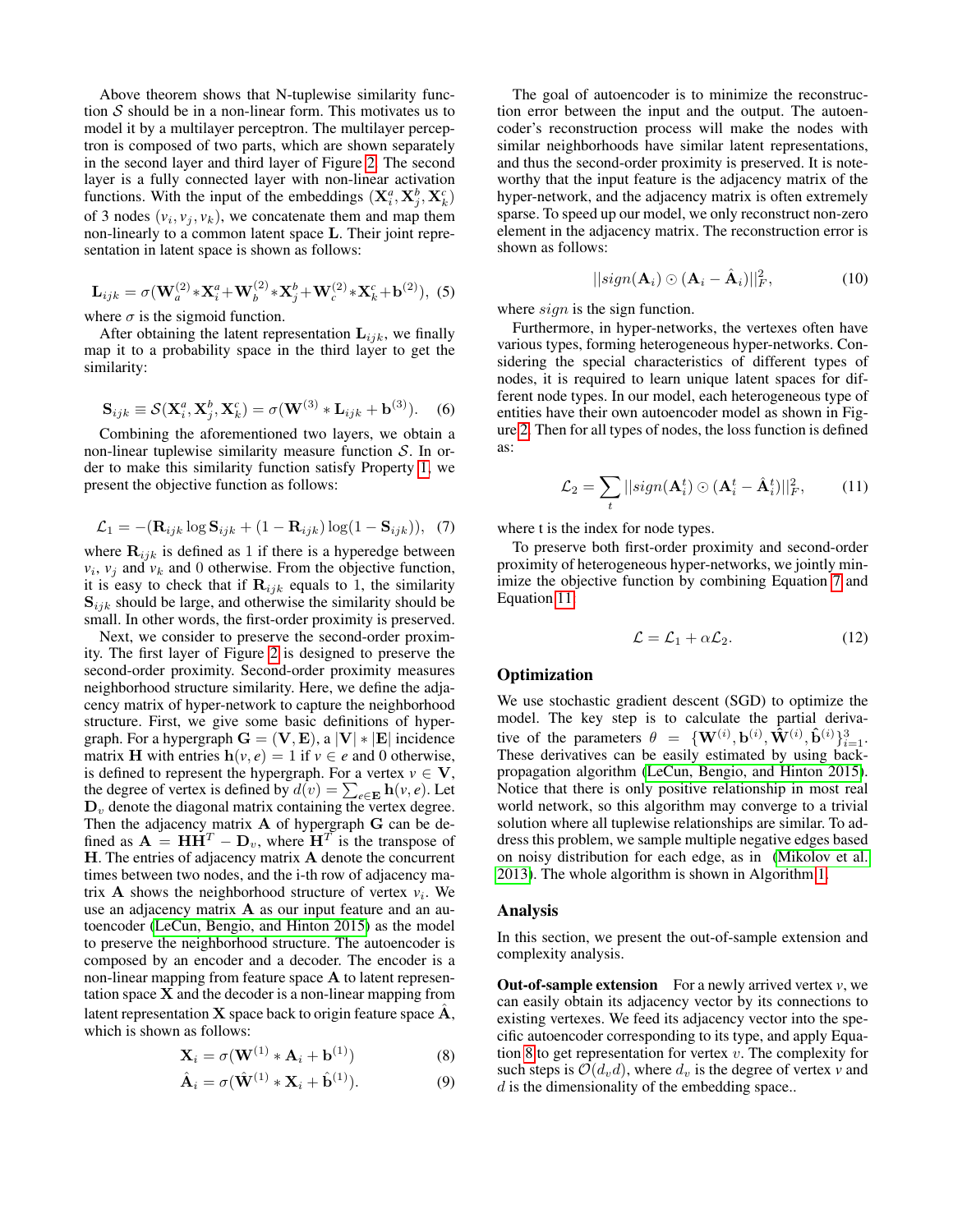#### <span id="page-4-0"></span>Algorithm 1 The Deep Hyper-Network Embedding (DHNE)

| <b>Require:</b> the hyper-network $G = (V, E)$ with adjacency |  |  |
|---------------------------------------------------------------|--|--|
| matrix <b>A</b> , the parameter $\alpha$                      |  |  |

Ensure: Hyper-network Embeddings E and updated Parameters  $\theta = \{\mathbf{W}^{(i)}, \mathbf{b}^{(i)}, \mathbf{\hat{W}}^{(i)}, \mathbf{\hat{b}}^{(i)}\}_{i=1}^{3}$ 

- 1: initial parameters  $\theta$  by random process
- 2: while the value of objective function do not converge do
- 3: generate next batch from the hyperedge set E
- 4: sample negative hyperedge randomly
- 5: calculate partial derivative  $\partial \mathcal{L}/\partial \theta$  with backpropagation algorithm to update  $\theta$ .
- 6: end while

Complexity analysis During the training procedure, the time complexity of calculating gradients and updating parameters is  $O((nd + dl + l)bI)$ , where *n* is the number of nodes,  $d$  is the dimension of embedding vectors,  $l$  is the size of latent layer,  $b$  is the batch size and  $I$  is the number of iterations. Parameter  $l$  is usually related to the dimension of embedding vectors d but independent with the number of vertexes  $n$ . The batch size is normally a small number. The number of iterations is also not related with the number of vertexes n. Therefore, the complexity of training procedure is linear to the number of vertexes.

# Experiment

In this section, we evaluate our proposed method on several real world datasets and multiple application scenarios.

#### **Datasets**

In order to comprehensively evaluate the effectiveness of our proposed method, we use four different types of datasets, including a GPS network, a social network, a medicine network and a semantic network. The detailed information is shown as follows.

- GPS [\(Zheng et al. 2010\)](#page-8-3): The dataset describes a user joins in an activity in certain location. The (user, location, activity) relations are used for building the hypernetwork.
- MovieLens [\(Harper and Konstan 2016\)](#page-7-21): This dataset de-scribes personal tagging activity from MovieLens<sup>[1](#page-4-1)</sup>. Each movie is labeled by at least one genres. The (user, movie, tag) relations are considered as the hyperedges to form a hyper-network.
- $\bullet$  drug<sup>[2](#page-4-2)</sup>: This dataset is obtained from FDA Adverse Event Reporting System (FAERS). It contains information on adverse event and medication error reports submitted to FDA. We construct hyper-network by (user, drug, reaction) relationships, i.e., a user who has certain reaction and takes some drugs will lead to adverse event.

Table 2: Statistics of the datasets.

<span id="page-4-3"></span>

| datasets   | node type |          |          | #(V)  |      |       | #(E)   |
|------------|-----------|----------|----------|-------|------|-------|--------|
| <b>GPS</b> | user      | location | activity | 146   | 70   | 9079  | 1436   |
| Moviel ens | user      | movie    | tag      | 2113  | 5908 |       | 47957  |
| drug       | user      | drug     | reaction | 12    | 1076 | 6398  | 171756 |
| wordnet    | head      | relation | tail     | 40504 | 18   | 40551 | 145966 |

• wordnet [\(Bordes et al. 2013\)](#page-7-22): This dataset consists of a collection of triplets (synset, relation type, synset) extracted from WordNet 3.0. We can construct the hypernetwork by regarding head entity, relation, tail entity as three types of nodes and the triplet relationships as hyperedges.

The detailed statistics of the datasets are summarized in Table [2.](#page-4-3)

#### Parameter Settings

We compared DHNE against the following six widely-used algorithms: DeepWalk [\(Perozzi, Al-Rfou, and Skiena 2014\)](#page-7-8), LINE [\(Tang et al. 2015\)](#page-7-0), node2vec [\(Grover and Leskovec](#page-7-23) [2016\)](#page-7-23), Spectral Hypergraph Embedding (SHE) [\(Zhou,](#page-8-1) Huang, and Schölkopf 2006), Tensor decomposition [\(Kolda](#page-7-15) [and Bader 2009\)](#page-7-15) and HyperEdge Based Embedding (HEBE) [\(Gui et al. 2016\)](#page-7-18).

In summary, DeepWalk, LINE and node2vec are conventional pairwise network embedding methods. In our experiment, we use clique expansion in Figure [1\(](#page-1-0)c) to transform a hyper-network in a conventional network, and then use these three methods to learn node embeddings from the conventional networks. SHE is designed for homogeneous hypernetwork embeddings. Tensor method is a direct way for preserving high-order relationship in heterogeneous hypernetwork. HEBE learns node embeddings for heterogeneous event data. Note that DeepWalk, LINE , node2vec and SHE can only measure pairwise relationship. In order to make them applicable to network reconstruction and link prediction in hyper-networks, without loss of generality, we use the mean or minimum value among all pairwise similarities in a candidate hyperedge to represent the tuplewise similarity of the hyperedge. For DeepWalk and node2vec, we set window size as 10, walk length as 40, walks per vertex as 10. For LINE, we set the number of negative samples as 5.

We uniformly set the representation size as 64 for all methods. Specifically, for DeepWalk and node2vec, we set window size as 10, walk length as 40, walks per vertex as 10. For LINE, we set the number of negative samples as 5.

For our model, we use one-layer autoencoder to preserve hyper-network structure and one-layer fully connected layer to learn tuplewise similarity function. The size of hidden layer of autoencoder is set as 64 which is also the representation size. The size of fully connect layer is set as sum of the embedding length from all types, 192. We do grid search from  $\{0.01, 0.1, 1, 2, 5, 10\}$  to tune the parameter  $\alpha$ which is shown in *Parameter Sensitivity* section. Similar to LINE [\(Tang et al. 2015\)](#page-7-0), the learning rate is set with the starting value  $\rho_0 = 0.025$  and decreased linearly with the times of iterations.

<span id="page-4-1"></span><sup>1</sup> https://movielens.org/

<span id="page-4-2"></span><sup>2</sup> http://www.fda.gov/Drugs/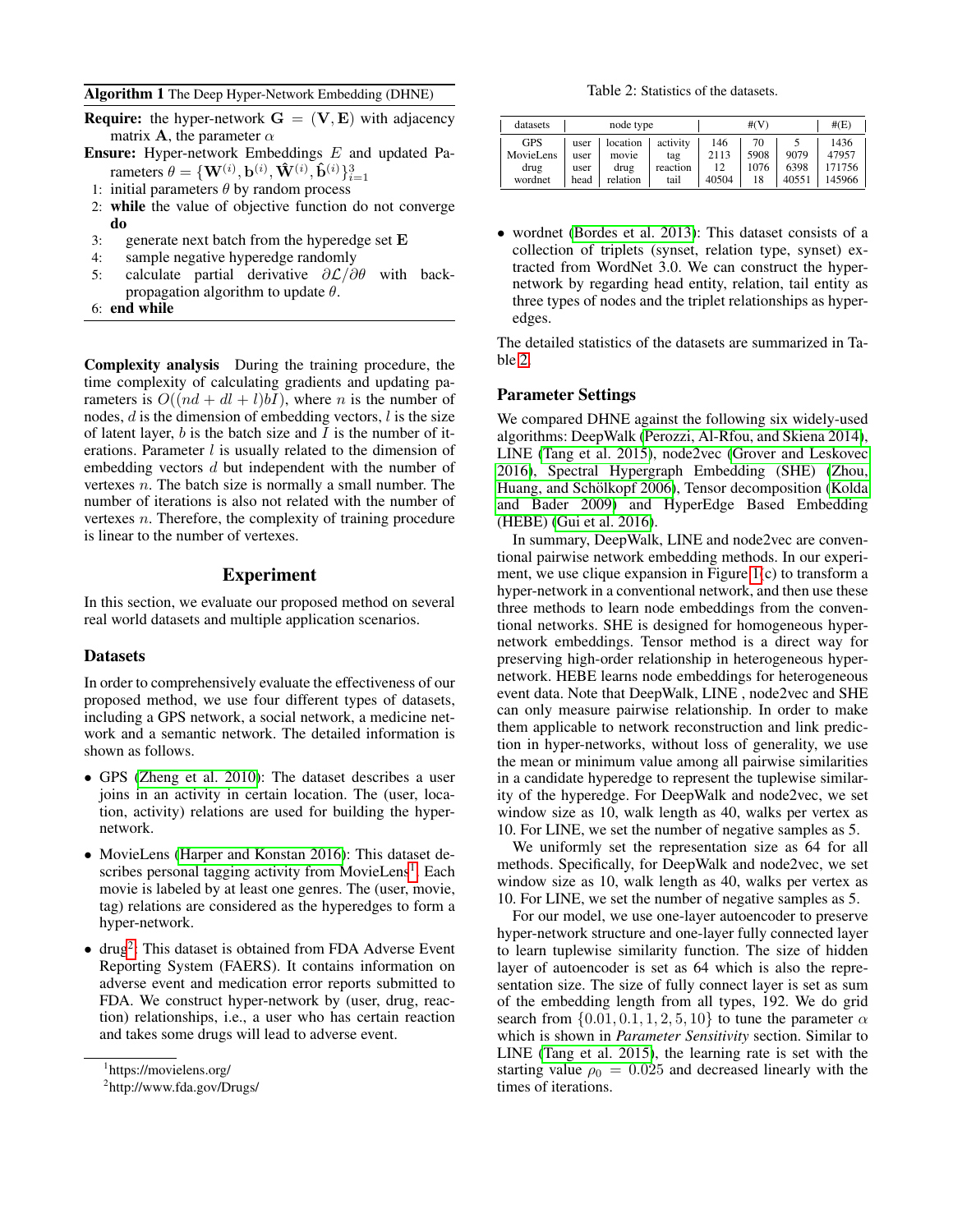Table 3: AUC value for network reconstruction.

<span id="page-5-0"></span>

|      | methods     | <b>GPS</b> | MovieLens | drug   | wordnet |
|------|-------------|------------|-----------|--------|---------|
|      | <b>DHNE</b> | 0.9598     | 0.9344    | 0.9356 | 0.9073  |
| mean | deepwalk    | 0.6714     | 0.8233    | 0.5750 | 0.8176  |
|      | line        | 0.8058     | 0.8431    | 0.6908 | 0.8365  |
|      | node2vec    | 0.6715     | 0.9142    | 0.6694 | 0.8609  |
|      | <b>SHE</b>  | 0.8596     | 0.7530    | 0.5486 | 0.5618  |
| min  | deepwalk    | 0.6034     | 0.7117    | 0.5321 | 0.7423  |
|      | line        | 0.7369     | 0.7910    | 0.7625 | 0.7751  |
|      | node2yec    | 0.6578     | 0.9100    | 0.6557 | 0.8387  |
|      | <b>SHE</b>  | 0.7981     | 0.7972    | 0.6236 | 0.5918  |
|      | tensor      | 0.9229     | 0.8640    | 0.7025 | 0.7771  |
|      | <b>HEBE</b> | 0.9337     | 0.8772    | 0.8236 | 0.7391  |

# Network Reconstruction

A good network embedding method should preserve the original network structure well in the embedding space. We first evaluate our proposed algorithm on network reconstruction task. We use the learned embeddings to predict the links of origin networks. The AUC (Area Under the Curve) [\(Fawcett 2006\)](#page-7-24) is used as the evaluation metric. The results are show in Table [3.](#page-5-0)

From the results, we have the following observations:

- Our method achieves significant improvements on AUC values over the baselines on all four datasets. It demonstrates that our method is able to preserve the origin network structure well.
- Compared with the baselines, our method achieves higher improvements in sparse drug and wordnet datasets than those on GPS and MovieLens datasets. It indicates the robustness of proposed methods on sparse datasets.
- The results of DHNE perform better than DeepWalk, LINE and SHE which assume that high-order relationships are decomposable. It demonstrates the importance of preserving indecomposable hyperedge in hypernetwork.

#### Link Prediction

Link prediction is a widely-used application in real world especially in recommendation systems. In this section, we fulfil two link prediction tasks on all the four datasets. The two tasks evaluate the overall performance and the performance with different sparsity of the networks, respectively. We calculate AUC value as in network reconstruction task to evaluate the performance.

For the first task, we randomly hide 20 percentage of existing edges and use the left network to train hyper-network embedding models. After training, we obtain embedding for each node and similarity function for N nodes and apply the similarity function to predict the held-out links. For GPS dataset which is a small and dense dataset, we can draw ROC curve for this task to observe the performance at various threshold settings, as shown in Figure [3](#page-5-1) left. The AUC results on all datasets are shown in Table [4.](#page-5-2) The observations are illustrated as follows:

<span id="page-5-1"></span>

Figure 3: left: ROC curve on GPS; right: Performance for link prediction on networks of different sparsity.

Table 4: AUC value for link prediction.

<span id="page-5-2"></span>

| methods     |             | <b>GPS</b> | MovieLens | drug   | wordnet |
|-------------|-------------|------------|-----------|--------|---------|
| <b>DHNE</b> |             | 0.9166     | 0.8676    | 0.9254 | 0.8268  |
| mean        | deepwalk    | 0.6593     | 0.7151    | 0.5822 | 0.5952  |
|             | line        | 0.7795     | 0.7170    | 0.7057 | 0.6819  |
|             | node2yec    | 0.5835     | 0.8211    | 0.6573 | 0.8003  |
|             | <b>SHE</b>  | 0.8687     | 0.7459    | 0.5899 | 0.5426  |
| min         | deepwalk    | 0.5715     | 0.6307    | 0.5493 | 0.5542  |
|             | line        | 0.7219     | 0.6265    | 0.7651 | 0.6225  |
|             | node2vec    | 0.5869     | 0.7675    | 0.6546 | 0.7985  |
|             | <b>SHE</b>  | 0.8078     | 0.8012    | 0.6508 | 0.5507  |
|             | tensor      | 0.8646     | 0.7201    | 0.6470 | 0.6516  |
|             | <b>HEBE</b> | 0.8355     | 0.7740    | 0.8191 | 0.6364  |

- Our method achieves significant improvements over the baselines on all the datasets. It demonstrates the learned embeddings of our method have strong predictive power for unseen links.
- By comparing the performance of LINE, DeepWalk, SHE and DHNE, we can observe that transforming the indecomposable high-order relationship into multiple pairwise relationship will damage the predictive power of the learned embeddings.
- As Tensor and HEBE can somewhat address the indecomposibility of hyperedges, the large improvement margin of our method over these two methods clearly demonstrates the importance of second-order proximities in hypernetwork embedding.

For the second task, we change the sparsity of network by randomly hiding different ratios of existing edges and repeat the previous task. Particularly, we conduct this task on the drug dataset as it has the most hyperedges. The ratio of remained edges is selected from 10% to 90%. The results are shown in Figure [3](#page-5-1) right.

We can observe that DHNE has a significant improvements over the best baselines on all sparsity of networks. It demonstrates the effectiveness of DHNE on sparse networks.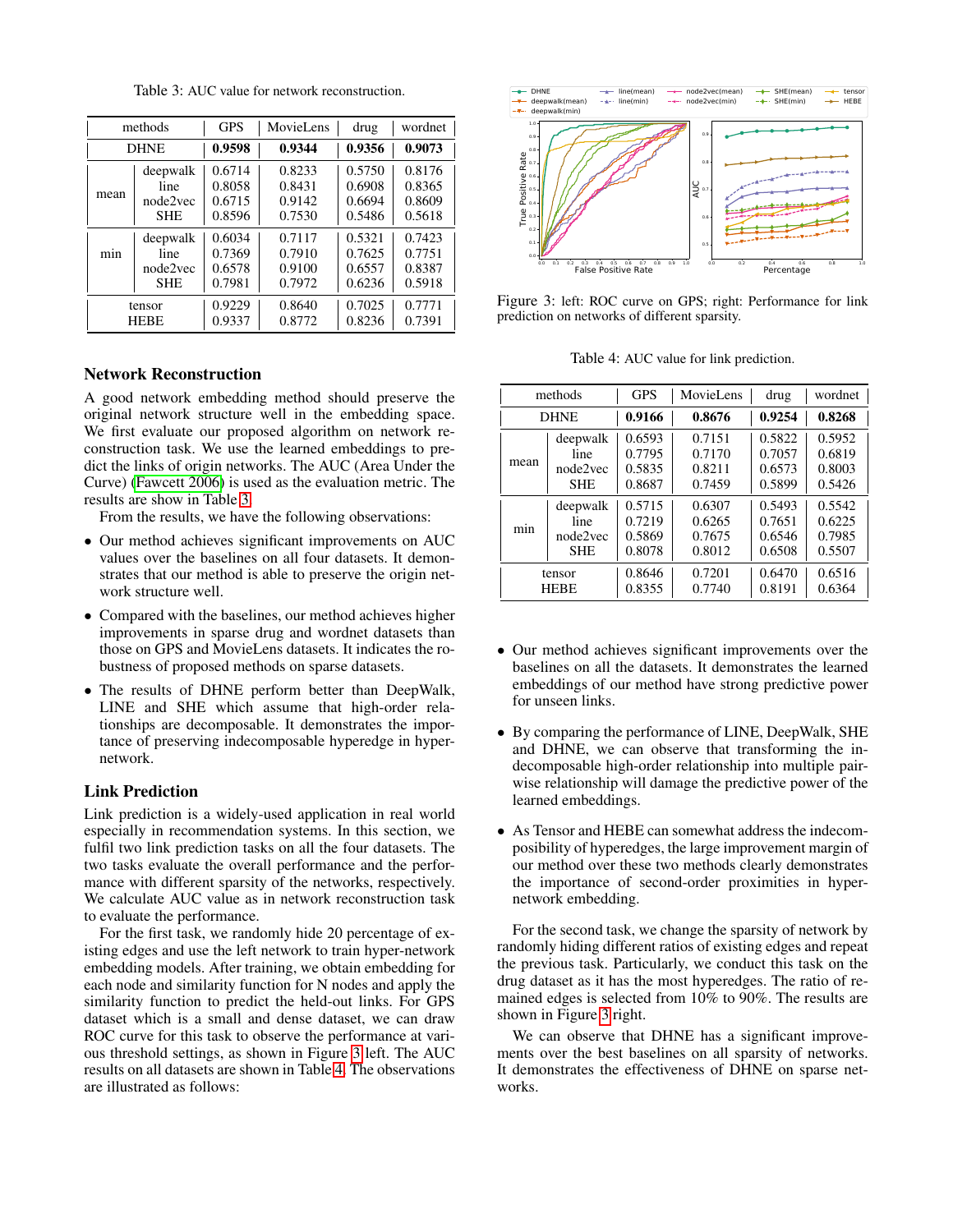<span id="page-6-0"></span>

Figure 4: top: multi-label classification on MovieLens dataset; bottom: multi-class classification on wordnet dataset.

# Classification

In this section, we conduct multi-label classification [\(Bha](#page-7-25)[tia et al. 2015\)](#page-7-25) on MovieLens dataset and multi-class classification in wordnet, because only these two datasets have label or category information. After deriving the node embeddings from different methods, we choose SVM as the classifier. For MovieLens dataset, we randomly sample 10% to 90% of the vertexes as the training samples and use the left vertexes to test the performance. For wordnet dataset, the portion of training data is selected from 1% to 10%. Besides, we remove the nodes without labels on these two datasets. Averaged Macro-F1 and Micro-F1 are used to evaluate the performance. The results are shown in Figure [4.](#page-6-0)

From the results, we have following observations:

- In both Micro-F1 and Macro-F1 curves, our method performs consistently better than baselines. It demonstrates the effectiveness of our proposed method in classification tasks.
- When the labelled data becomes richer, the relative improvement of our method is more obvious than baselines. Besides, as shown in Figure [4](#page-6-0) bottom, when the labeled data is quite sparse, our method still outperforms the baselines. This demonstrates the robustness of our method.

# Parameter Sensitivity

In this section, we investigate how parameters influence the performance and training time. Especially, we evaluate the effect of the ratio of first-order proximity loss and secondorder proximity loss  $\alpha$  and the embedding dimension d. For brevity, we report the results by link prediction task with drug dataset.

Effect of embedding dimension We show how the dimension of embedding space affects the performance in Figure [5](#page-6-1) left. We can see that the performance raises firstly

<span id="page-6-1"></span>

Figure 5: left, middle: Parameter w.r.t. embedding dimensions d, the value of  $\alpha$ ; right: training time per batch w.r.t. embedding dimensions.

when the number of embedding dimension increases. This is reasonable because higher embedding dimensions can embody more information of a hyper-network. After the embedding dimension is larger than 32, the curve is relatively stable, demonstrating that our algorithm is not very sensitive to embedding dimension.

Effect of parameter  $\alpha$  The parameter  $\alpha$  measures the trade-off of the first-order proximity and second-order proximity of a hyper-network. We show how the values of  $\alpha$  af-fect the performance in Figure [5](#page-6-1) middle. When  $\alpha$  equals 0, only the first-order proximity is taken into account in our method. The performance with  $\alpha$  between 0.1 and 2 is better than that of  $\alpha = 0$ , demonstrating the importance of second-order proximity. The fact that the performance with  $\alpha$  between 0.1 and 2 is better than that of  $\alpha = 5$  can demonstrate the importance of the first-order proximity. In summary, both the first-order proximity and the second-order proximity are necessary for hyper-network embedding.

Training time analysis To testify the scalability, we test training time per batch, as shown in Figure [5](#page-6-1) right. We can observe that the training time scales linearly with the number of nodes. This results conform to the above complexity analysis and indicate the scalability of our model.

### Conclusion

In this paper, we propose a novel deep model named DHNE to learn the low-dimensional representation for hypernetworks with indecomposible hyperedges. More specifically, we theoretically prove that any linear similarity metric in embedding space commonly used in existing methods cannot maintain the indecomposibility property in hypernetworks, and thus propose a new deep model to realize a non-linear tuplewise similarity function while preserving both local and global proximities in the formed embedding space. We conduct extensive experiments on four different types of hyper-networks, including a GPS network, an online social network, a drug network and a semantic network. The empirical results demonstrate that our method can significantly and consistently outperform the state-of-the-art algorithms.

#### Acknowledgments

This work is supported by National Program on Key Basic Research Project No. 2015CB352300, National Natural Science Foundation of China Major Project No. U1611461; National Natural Science Foundation of China No. 61772304,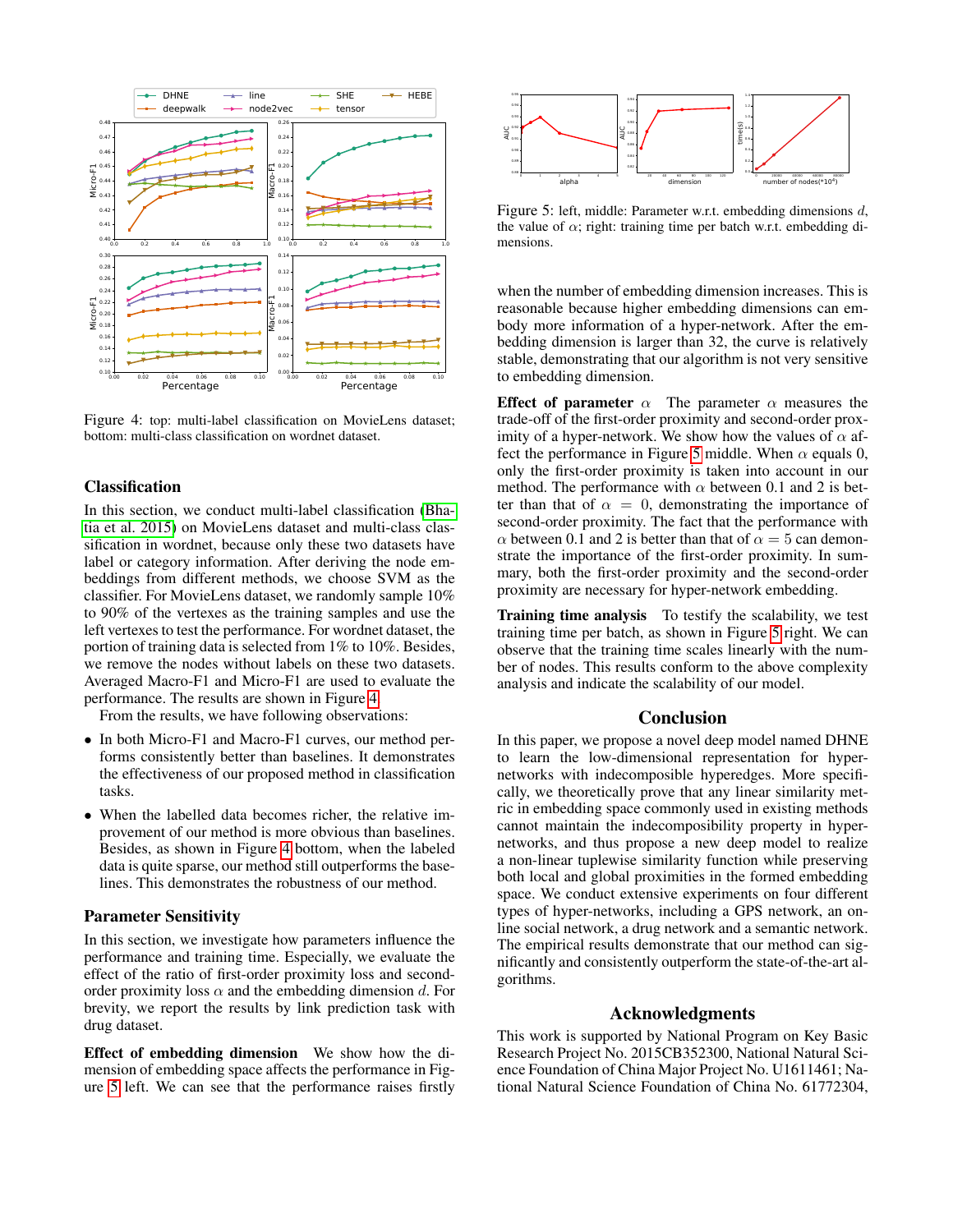61521002, 61531006, 61702296; NSF IIS-1650723 and IIS-1716432. Thanks for the research fund of Tsinghua-Tencent Joint Laboratory for Internet Innovation Technology, and the Young Elite Scientist Sponsorship Program by CAST. Peng Cui, Xiao Wang and Wenwu Zhu are the corresponding authors. All opinions, findings, conclusions and recommendations in this paper are those of the authors and do not necessarily reflect the views of the funding agencies.

### References

- <span id="page-7-4"></span>[Agarwal, Branson, and Belongie 2006] Agarwal, S.; Branson, K.; and Belongie, S. 2006. Higher order learning with graphs. In *Proceedings of the 23rd international conference on Machine learning*, 17–24. ACM.
- <span id="page-7-6"></span>[Belkin and Niyogi 2001] Belkin, M., and Niyogi, P. 2001. Laplacian eigenmaps and spectral techniques for embedding and clustering. In *NIPS*, volume 14, 585–591.
- <span id="page-7-25"></span>[Bhatia et al. 2015] Bhatia, K.; Jain, H.; Kar, P.; Varma, M.; and Jain, P. 2015. Sparse local embeddings for extreme multi-label classification. In *Advances in Neural Information Processing Systems*, 730–738.
- <span id="page-7-22"></span>[Bordes et al. 2013] Bordes, A.; Usunier, N.; Garcia-Duran, A.; Weston, J.; and Yakhnenko, O. 2013. Translating embeddings for modeling multi-relational data. In *Advances in neural information processing systems*, 2787–2795.
- <span id="page-7-12"></span>[Chang et al. 2015] Chang, S.; Han, W.; Tang, J.; Qi, G.-J.; Aggarwal, C. C.; and Huang, T. S. 2015. Heterogeneous network embedding via deep architectures. In *Proceedings of the 21th ACM SIGKDD International Conference on Knowledge Discovery and Data Mining*, 119–128. ACM.
- <span id="page-7-1"></span>[Deng et al. 2016] Deng, C.; Tang, X.; Yan, J.; Liu, W.; and Gao, X. 2016. Discriminative dictionary learning with common label alignment for cross-modal retrieval. *IEEE Transactions on Multimedia* 18(2):208–218.
- <span id="page-7-24"></span>[Fawcett 2006] Fawcett, T. 2006. An introduction to roc analysis. *Pattern recognition letters* 27(8):861–874.
- <span id="page-7-23"></span>[Grover and Leskovec 2016] Grover, A., and Leskovec, J. 2016. node2vec: Scalable feature learning for networks. In *Proceedings of the 22nd ACM SIGKDD international conference on Knowledge discovery and data mining*, 855–864. ACM.
- <span id="page-7-18"></span>[Gui et al. 2016] Gui, H.; Liu, J.; Tao, F.; Jiang, M.; Norick, B.; and Han, J. 2016. Large-scale embedding learning in heterogeneous event data. In *ICDM*.
- <span id="page-7-21"></span>[Harper and Konstan 2016] Harper, F. M., and Konstan, J. A. 2016. The movielens datasets: History and context. *ACM Transactions on Interactive Intelligent Systems (TiiS)* 5(4):19.
- <span id="page-7-15"></span>[Kolda and Bader 2009] Kolda, T. G., and Bader, B. W. 2009. Tensor decompositions and applications. *SIAM review* 51(3):455–500.
- <span id="page-7-19"></span>[LeCun, Bengio, and Hinton 2015] LeCun, Y.; Bengio, Y.; and Hinton, G. 2015. Deep learning. *Nature* 521(7553):436–444.
- <span id="page-7-13"></span>[Liu et al. 2013] Liu, Y.; Shao, J.; Xiao, J.; Wu, F.; and Zhuang, Y. 2013. Hypergraph spectral hashing for image

retrieval with heterogeneous social contexts. *Neurocomputing* 119:49–58.

- <span id="page-7-20"></span>[Mikolov et al. 2013] Mikolov, T.; Sutskever, I.; Chen, K.; Corrado, G. S.; and Dean, J. 2013. Distributed representations of words and phrases and their compositionality. In *Advances in neural information processing systems*, 3111– 3119.
- <span id="page-7-14"></span>[Ng et al. 2001] Ng, A. Y.; Jordan, M. I.; Weiss, Y.; et al. 2001. On spectral clustering: Analysis and an algorithm. In *NIPS*, volume 14, 849–856.
- <span id="page-7-11"></span>[Niepert, Ahmed, and Kutzkov 2016] Niepert, M.; Ahmed, M.; and Kutzkov, K. 2016. Learning convolutional neural networks for graphs. In *Proceedings of the 33rd annual international conference on machine learning. ACM*.
- <span id="page-7-2"></span>[Ou et al. 2015] Ou, M.; Cui, P.; Wang, F.; Wang, J.; and Zhu, W. 2015. Non-transitive hashing with latent similarity components. In *Proceedings of the 21th ACM SIGKDD International Conference on Knowledge Discovery and Data Mining*, 895–904. ACM.
- <span id="page-7-9"></span>[Ou et al. 2016] Ou, M.; Cui, P.; Pei, J.; Zhang, Z.; and Zhu, W. 2016. Asymmetric transitivity preserving graph embedding. In *KDD*, 1105–1114.
- <span id="page-7-8"></span>[Perozzi, Al-Rfou, and Skiena 2014] Perozzi, B.; Al-Rfou, R.; and Skiena, S. 2014. Deepwalk: Online learning of social representations. In *Proceedings of the 20th ACM SIGKDD international conference on Knowledge discovery and data mining*, 701–710. ACM.
- <span id="page-7-16"></span>[Rendle and Schmidt-Thieme 2010] Rendle, S., and Schmidt-Thieme, L. 2010. Pairwise interaction tensor factorization for personalized tag recommendation. In *Proceedings of the third ACM international conference on Web search and data mining*, 81–90. ACM.
- <span id="page-7-5"></span>[Roweis and Saul 2000] Roweis, S. T., and Saul, L. K. 2000. Nonlinear dimensionality reduction by locally linear embedding. *science* 290(5500):2323–2326.
- <span id="page-7-3"></span>[Sun, Ji, and Ye 2008] Sun, L.; Ji, S.; and Ye, J. 2008. Hypergraph spectral learning for multi-label classification. In *Proceedings of the 14th ACM SIGKDD international conference on Knowledge discovery and data mining*, 668–676. ACM.
- <span id="page-7-17"></span>[Symeonidis 2016] Symeonidis, P. 2016. Matrix and tensor decomposition in recommender systems. In *Proceedings of the 10th ACM Conference on Recommender Systems*, 429– 430. ACM.
- <span id="page-7-0"></span>[Tang et al. 2015] Tang, J.; Qu, M.; Wang, M.; Zhang, M.; Yan, J.; and Mei, Q. 2015. Line: Large-scale information network embedding. In *Proceedings of the 24th International Conference on World Wide Web*, 1067–1077. ACM.
- <span id="page-7-7"></span>[Tenenbaum, De Silva, and Langford 2000] Tenenbaum, J. B.; De Silva, V.; and Langford, J. C. 2000. A global geometric framework for nonlinear dimensionality reduction. *science* 290(5500):2319–2323.
- <span id="page-7-10"></span>[Wang et al. 2017] Wang, X.; Cui, P.; Wang, J.; Pei, J.; Zhu, W.; and Yang, S. 2017. Community preserving network embedding.